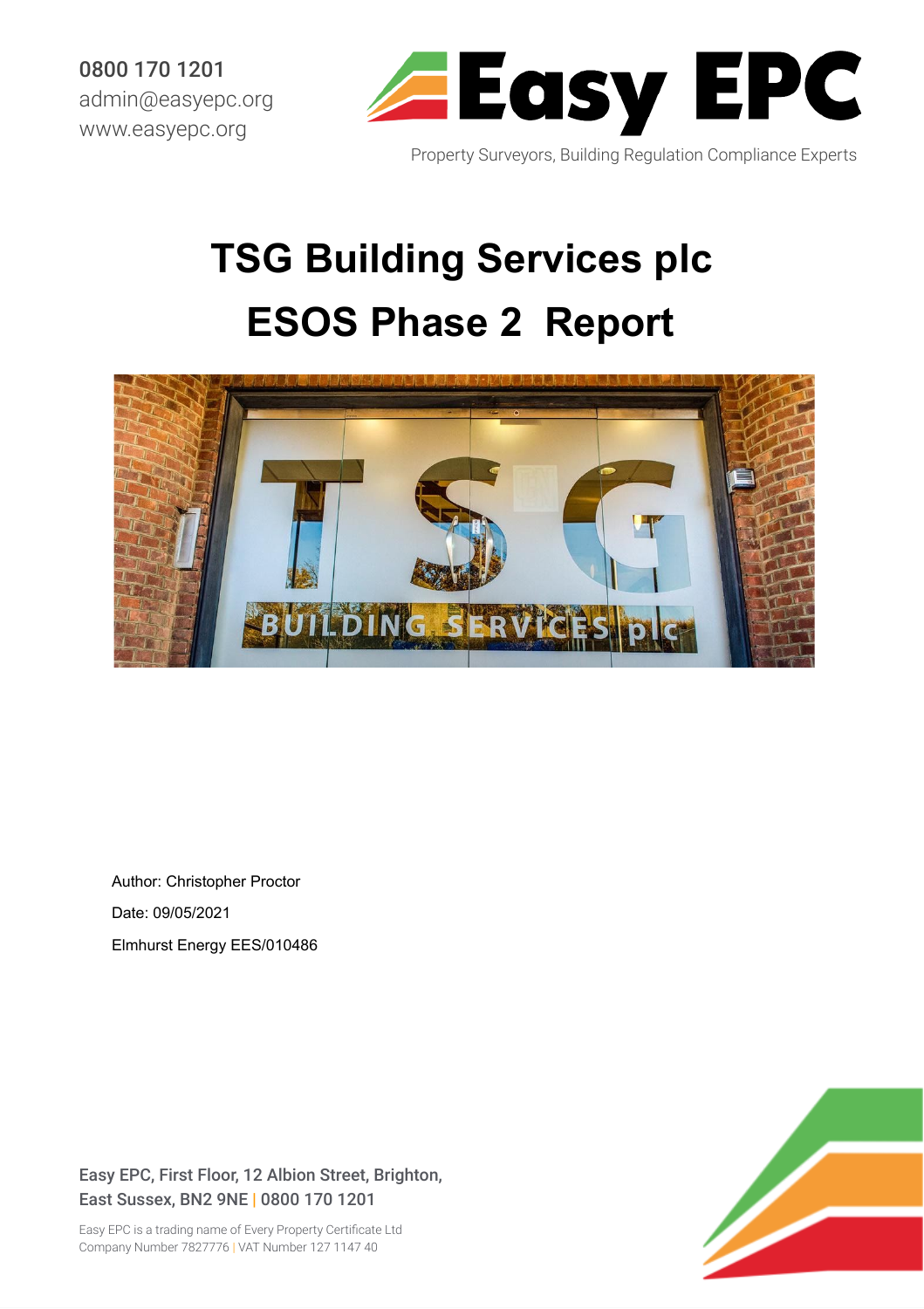# **Easy EPC**

#### Contents:

| <b>Introduction</b>                                       | 3              |
|-----------------------------------------------------------|----------------|
| <b>ESOS requirements</b>                                  | 3              |
| Background to TSG Building Services plc                   | 4              |
| <b>Executive summary</b>                                  | 5              |
| Synopsis of findings                                      | 5              |
| Type of business                                          | 5              |
| Typical clients and how they acquired their work          | 5              |
| Short term plans and direction                            | 5              |
| Analysis of the key areas of energy use                   | $\,6$          |
| Energy converted to kWh and Kg of CO2                     | $\,6$          |
| <b>Energy Consumption</b>                                 | 7              |
| <b>Observations</b>                                       | 7              |
| The Building Fabric                                       | $\overline{7}$ |
| <b>HVAC</b> systems                                       | $\overline{7}$ |
| Low Carbon technology                                     | 8              |
| Building analysis conclusion                              | 8              |
| Fleet management                                          | 8              |
| Benefits of the CMS and Lightfoot system's                | 10             |
| Notes:                                                    | 10             |
| <b>Conclusions</b>                                        | 13             |
| <b>Appendices</b>                                         | 14             |
| Appendix 1 TSG Building Services plc accreditations       | 14             |
| Appendix 2 TSG Building Services plc Accounts 2019        | 14             |
| Appendix 3 Display Energy Certificate                     | 14             |
| Appendix 4 Level 5 EPC                                    | 14             |
| Appendix 5 TSG Building Services Shell fuel Data          | 14             |
| Appendix 6 MCS certificate for Photovoltaics              | 14             |
| Appendix 7 EST Air Quality (Clean Air Zone) Report        | 14             |
| Appendix 8 Lightfoot Brochure                             | 14             |
| Appendix 8a Lightfoot-QHS-Case-Study (11.3% fuel savings) | 14             |
| Appendix 9 CMS SupaTrak - Driver Behaviour Overview       | 14             |
| Appendix 9a Huntingdonshire Case Study (3% fuel savings)  | 14             |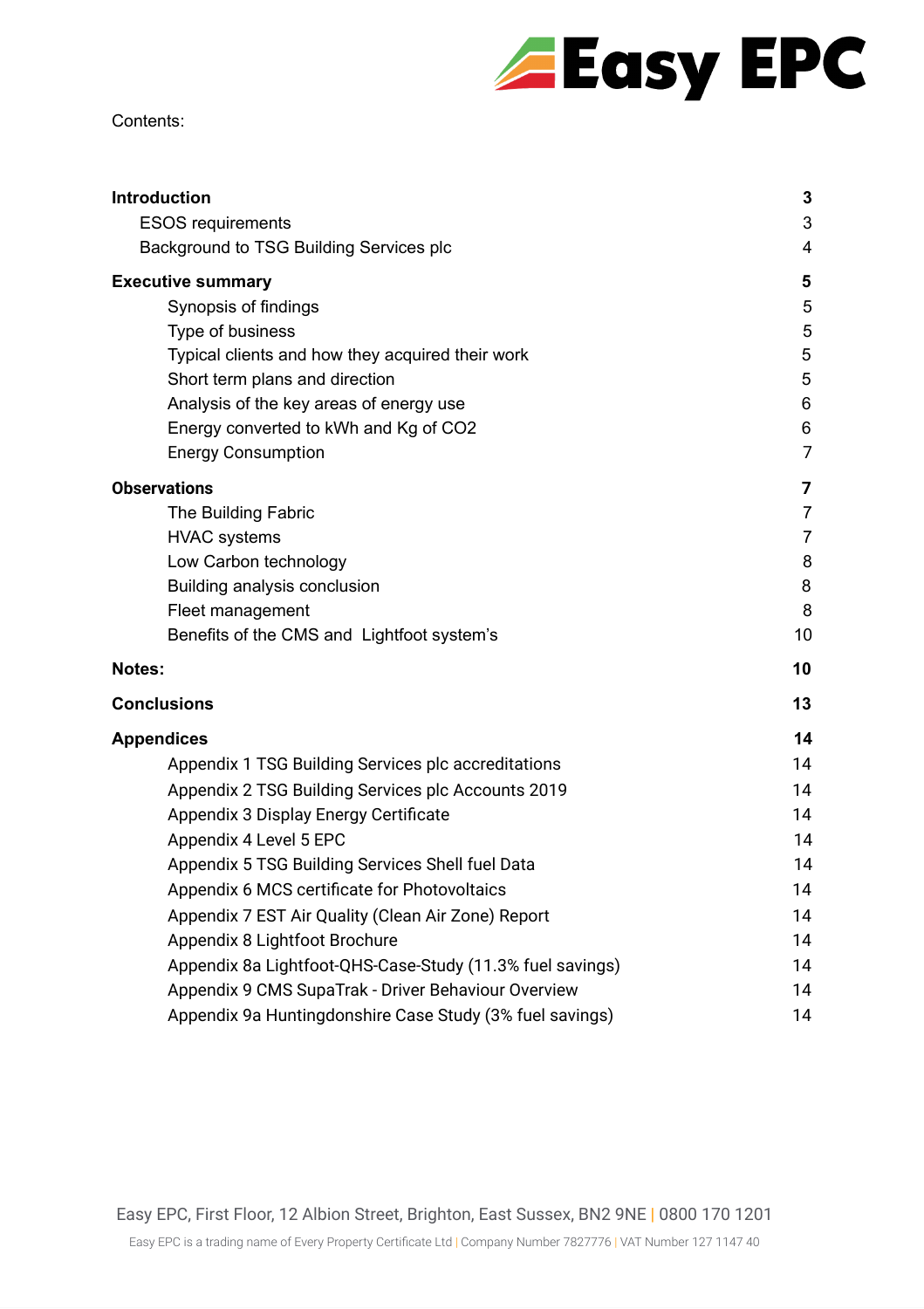

## <span id="page-2-0"></span>**Introduction**

#### <span id="page-2-1"></span>• ESOS requirements

An organisation has a legal obligation to comply under ESOS if it meets any one of the following:

- The organisation has equal to, or more than, 250 members of staff
- Has an annual turnover of over €50 million Euros (£44.1m) or an annual balance sheet of over €43 million Euros (£37.9m)
- Is an overseas organisation with over 250 employees in the UK
- Is part of a larger organisation which falls into any of the above

A company is required to do the following to comply with ESOS regulations:

- Measure their total annual energy consumption within the qualifying dates.
- Conduct energy audits to identify cost-effective energy efficiency improvements
- Report compliance to the Environment Agency (the scheme administrator)

The deadline for the second compliance period (ESOS phase 2) was 5th December 2019. The compliance window was between 6th Dec 2015 and 5th December 2019, and must be valid at the final deadline date of 5th December 2019.

This will include transport as well as specific process energy, if the organisation in question is responsible for them.

Chris Proctor is appointed as the ESOS-qualified Lead Assessor, and will be responsible for signing off the ESOS Assessment.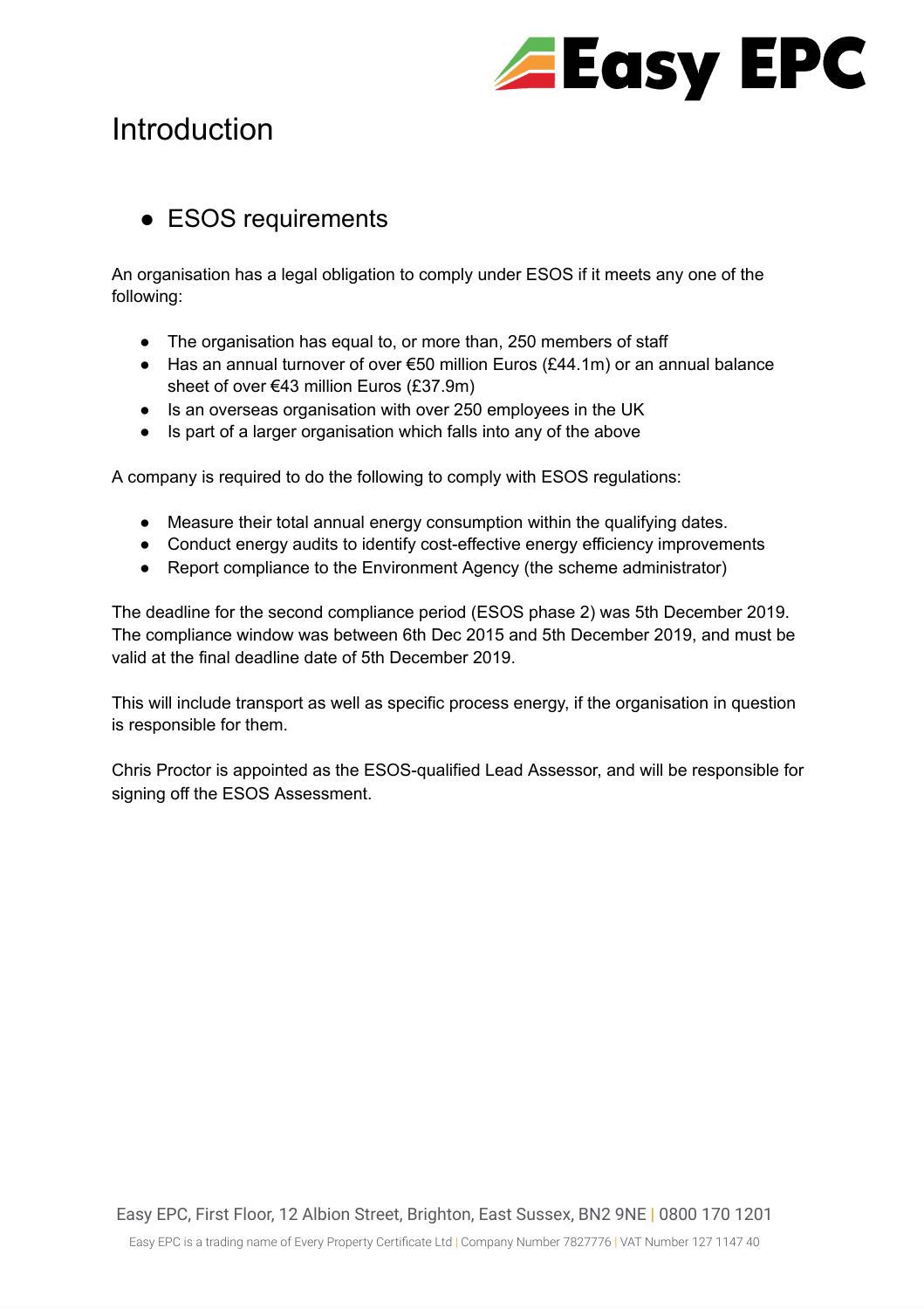

### <span id="page-3-0"></span>Background to TSG Building Services plc

In TSG Building Services plc (TSG) annual accounts published for 31 - 04 - 2020, which Covers the period 1st April 2019 to 31st March 2020, we see the following results, qualifying the company for ESOS:

| Total turnover of           | £38,800,335 (appendix 2)                                                                                           |
|-----------------------------|--------------------------------------------------------------------------------------------------------------------|
| Total net assets of         | £6888425 (appendix 2)                                                                                              |
| • Total number of employees | At the reporting date (Dec 2018) the<br>company had 272 employees. This dropped<br>to 248 and below from May 2019. |

TSG falls under the requirement for ESOS phase 2 on the grounds of the number of employees in 2019, the number being above the 250 threshold during the compliance period.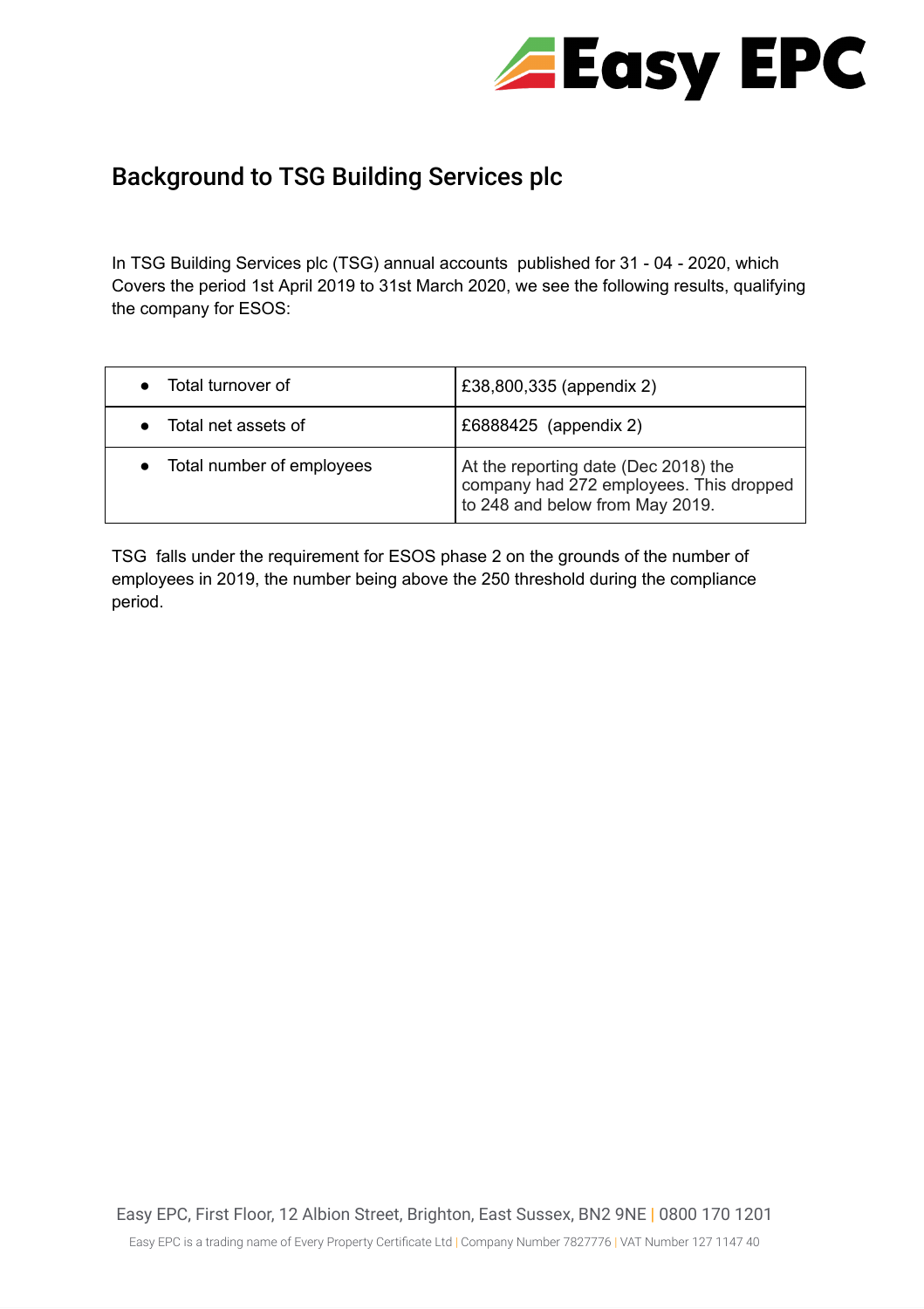

## <span id="page-4-0"></span>Executive summary

#### <span id="page-4-1"></span>Synopsis of findings

This is the first ESOS report for TSG therefore there is no requirement to report on progress with previous recommendations. However the business is both financially and environmentally aware. Both these factors have a significant effect on their performance and their ability to qualify for Government, local Authority and Housing Association contracts.

#### <span id="page-4-2"></span>Type of business

TSG describe themselves as "an award winning multi-disciplined building services and construction company who serve a large and varied client base including architects, developers, consultants, local authorities, housing associations and the private market."

Their services cover a wide range of building and maintenance tasks, from the installation of heating, electrical and renewable technology to homes on a large scale to the building and commissioning of new homes. The knowledge for this has been built up over some 50 years as a family business.

They have a substantial number of accreditations as can be seen in appendix 1

#### <span id="page-4-3"></span>Typical clients and how they acquired their work

TSG focuses on acquiring large contracts to work with local authorities and housing associations. As a result they have high levels of capability and skill in winning housing associations, local authority and Government tenders. There are several key elements to their operation:

- Competency in tender applications
- Ensuring that they are accredited with all the required accreditation bodies
- Have management ability to conduct and deliver large projects with remote teams

#### <span id="page-4-4"></span>Short term plans and direction

There had been a plan to relocate the main office to a new site within the vicinity of the current one just before the events of Covid-19. This was not completed due to the loss of the new site and uncertainty caused by COVID. However this is now actively being pursued again and will take place in the near future. The key objective is to be able to draw the existing remote sites back to the main head office and provide more suitable accommodation for the existing over-staffed site.

Easy EPC, First Floor, 12 Albion Street, Brighton, East Sussex, BN2 9NE | 0800 170 1201 Easy EPC is a trading name of Every Property Certificate Ltd | Company Number 7827776 | VAT Number 127 1147 40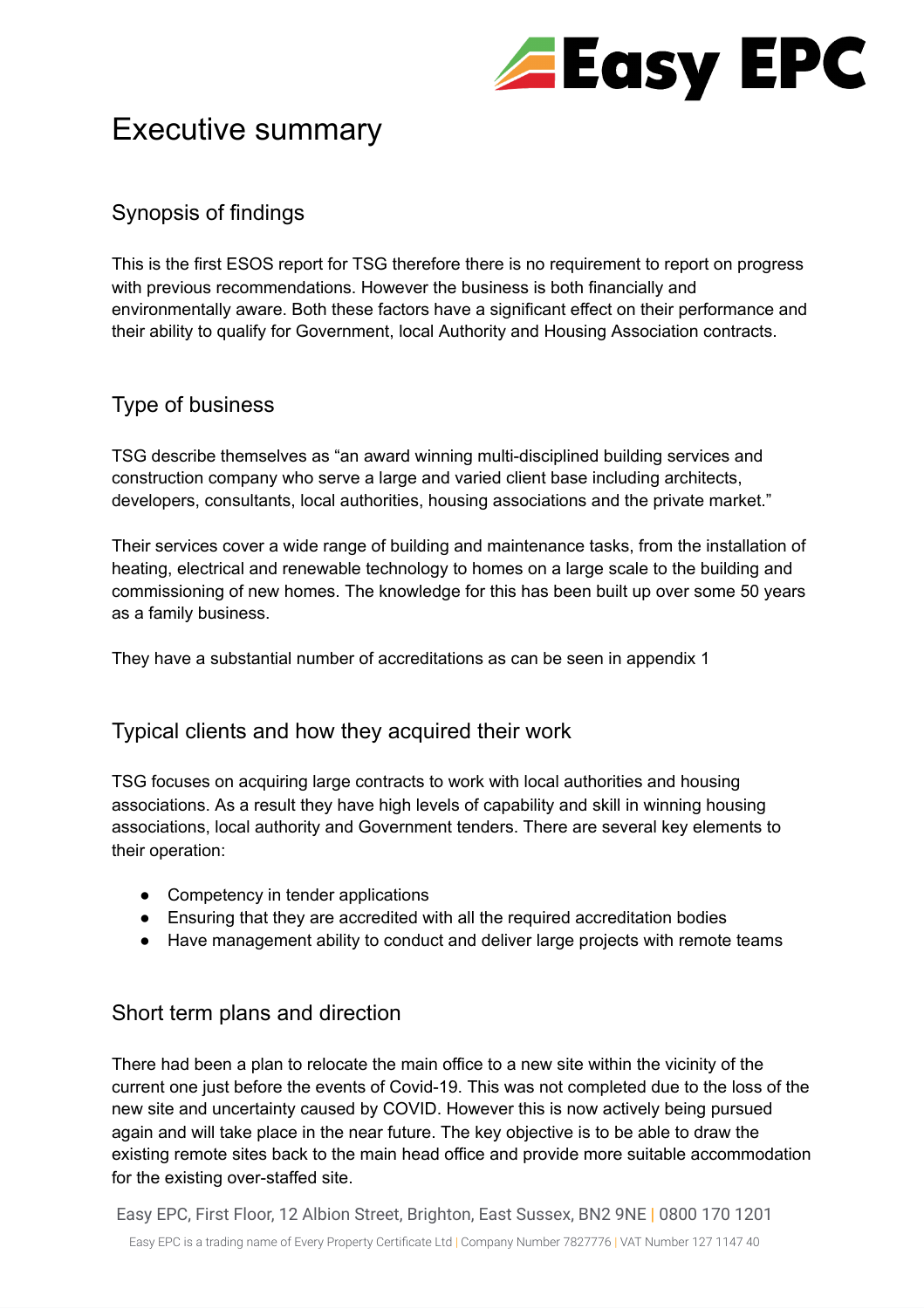

As a result of this, there are limited opportunities to focus on the existing building stock. Due to the short term occupancy and the fact that all remote sites have a limited life post consolidation, and are fully serviced by the landlords, TSG are not responsible for energy savings on these sites.

#### <span id="page-5-0"></span>Analysis of the key areas of energy use

Using the data collected from the DEC analysis and comparing this to the fuel use of TSG, it is apparent that the main office represents only 6% of the total energy consumption in the business. The balance is used in fuel for the large fleet of vans and company cars used to service the customers projects.



#### <span id="page-5-1"></span>Energy converted to kWh and Kg of CO2

There are very limited opportunities for the company to significantly reduce their energy dependence in round 2 of ESOS in relation to the property they occupy. However the key area of focus within the company is on transport.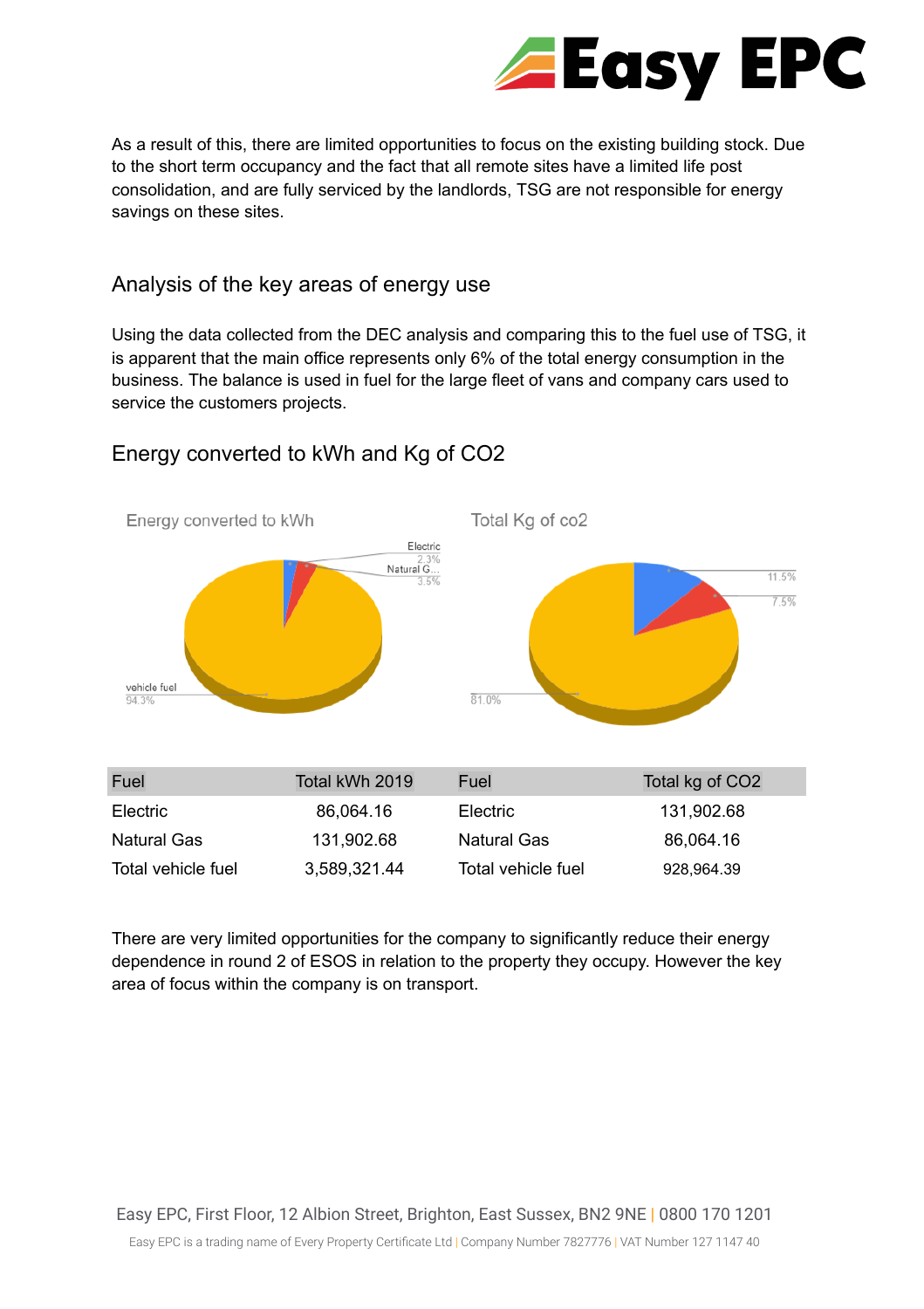

#### <span id="page-6-0"></span>Energy Consumption

To compile the company's total energy consumption for ESOS we have used two methods of assessment. First, we have carried out a DEC analysis to quantify the total energy use in 2019, and further supported this with a level 5 EPC for the premises. (Appendix 3 and 4) In addition to this, an analysis of the vehicle fuel purchases has also been conducted.

## <span id="page-6-1"></span>**Observations**

#### <span id="page-6-2"></span>The Building Fabric

Based on the fabric first principles we have assessed the current building to see if there are any easy wins.

The building is of a typical 1930s cavity construction with a flat roof. The cavities are not filled and this is a deliberate choice. There is evidence in the building of potential bridging of the cavities leading to efflorescence on the internal walls in places. In these situations the filling of these cavities would exacerbate the issue. This, combined with the short term plans to relocate, removes this from consideration as an energy saving opportunity.

100% of the openings have been upgraded to PVC double glazing. These all appear to be in excellent condition and again, in the time scale of the proposed relocation, it is not being focused on in this report. If the building was to be occupied for a longer period of time it would be a consideration to investigate the solar rejection on the existing fittings. If this was not included in the installation, then adding a solar reflective film may be worth considering in key locations. This would help reduce the cooling requirements in the hotter times of the year.

#### <span id="page-6-3"></span>HVAC systems

There is cooling provided for this building all of which was originally purchased from the ECMA list. We are not aware of there having been a TM44 provided. Air conditioning systems that exceed 12kW should be inspected and have a TM44 lodged. This is the responsibility of every home or building owner who has an air conditioning system with a total or combined output of over 12kW. That means that even if you have a few small units with lower outputs, you still need an inspection if it totals more than 12kW.

The gas boiler is over 95% efficient and linked to a weather compensator. The building management system is appropriately set to adjust heating demand for both operating days

Easy EPC, First Floor, 12 Albion Street, Brighton, East Sussex, BN2 9NE | 0800 170 1201 Easy EPC is a trading name of Every Property Certificate Ltd | Company Number 7827776 | VAT Number 127 1147 40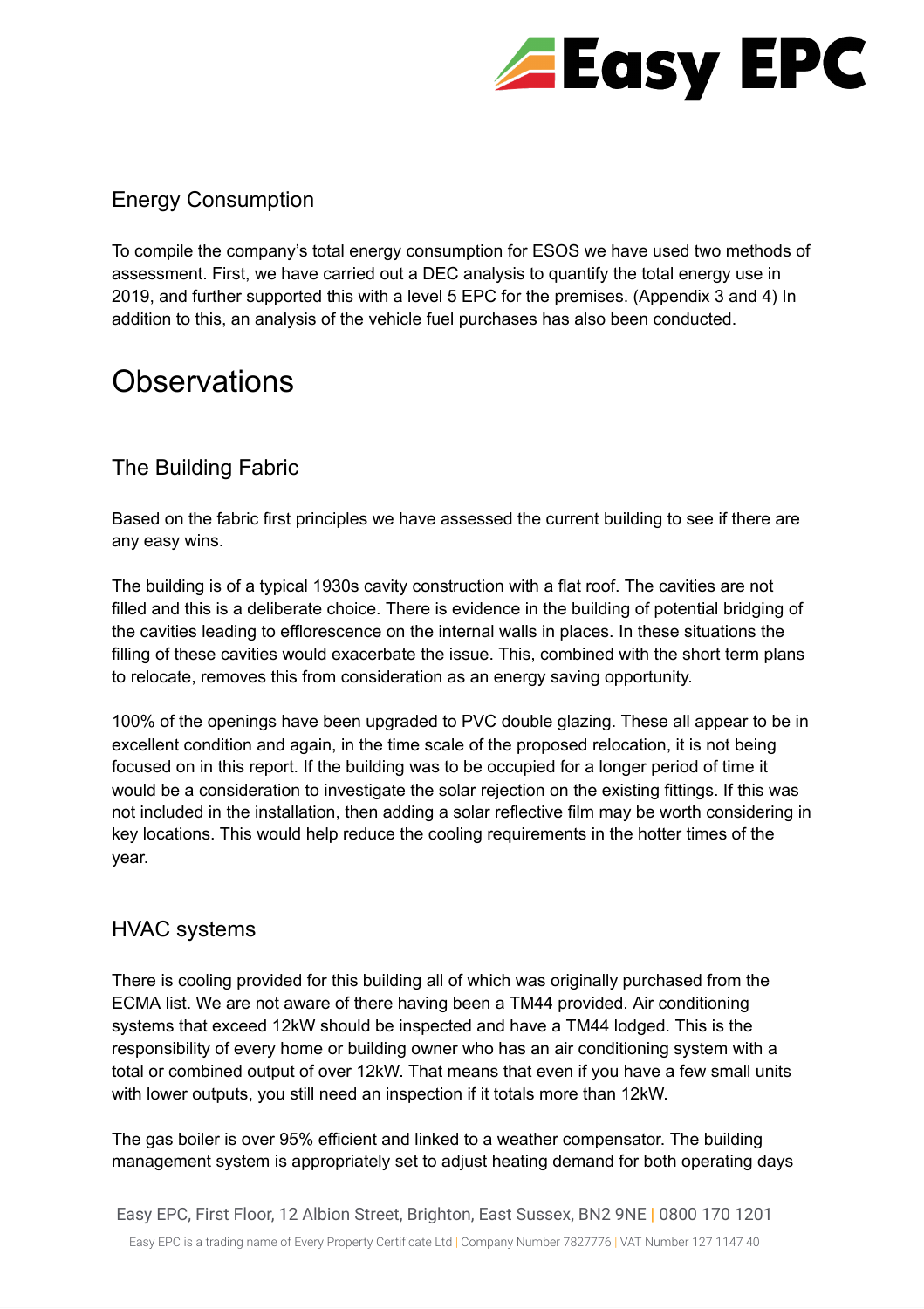

and weekends. I can see little opportunity here that would deliver significant savings in the short term.

Consideration has been given to the use of hot water. In all the facilities there are automated taps that all seem to be in good working order. The hot water is provided from the gas boilers and stored in a thermal heat store with a very low 1,9 kW per 24h standing lossed.

#### <span id="page-7-0"></span>Low Carbon technology

Renewables have been installed on this building. There are solar photovoltaic panels installed as well as some solar thermal (mainly used for training). (Appendix 6)

#### Waste Management

TSG has waste management systems in place and are actively encouraging employees to monitor and manage waste. Their contract includes penalties for contaminated waste and as a result helps focus any non compliance.

#### <span id="page-7-1"></span>Building analysis conclusion

The above shows that TSG practices what they preach. They have taken the actions required to manage the building's energy use, however the building only represents 6% of the company's energy consumption. The vast majority of the 94% is contributed by the company's fleet of vehicles.

#### <span id="page-7-2"></span>Fleet management

As stated above, the fleet represents the largest proportion of energy use by TSG, some 94%. As a result, the management of TSG fleet is a key focus of the company. Some considerable time and effort has been put into finding practical and affordable ways to achieve this. Most notably, the commissioning of an Energy Savings Trust report. Along with the report there has been much discussion with the consultants as to how the fleets assets could be improved. Consideration and trials have been conducted with all electric and hybrid vehicles. The general conclusion between the management team and the consultant is that these are not optimal for the TSG operation. These restrictions fall into three categories:

- 1. Insufficient range for electric vans
- 2. Hybrid vehicles running mainly on engines due to distance
- 3. Complications for providing remote charging facilities

As a result the focus has turned to fleet management systems to achieve the efficiencies. The key objectives here are: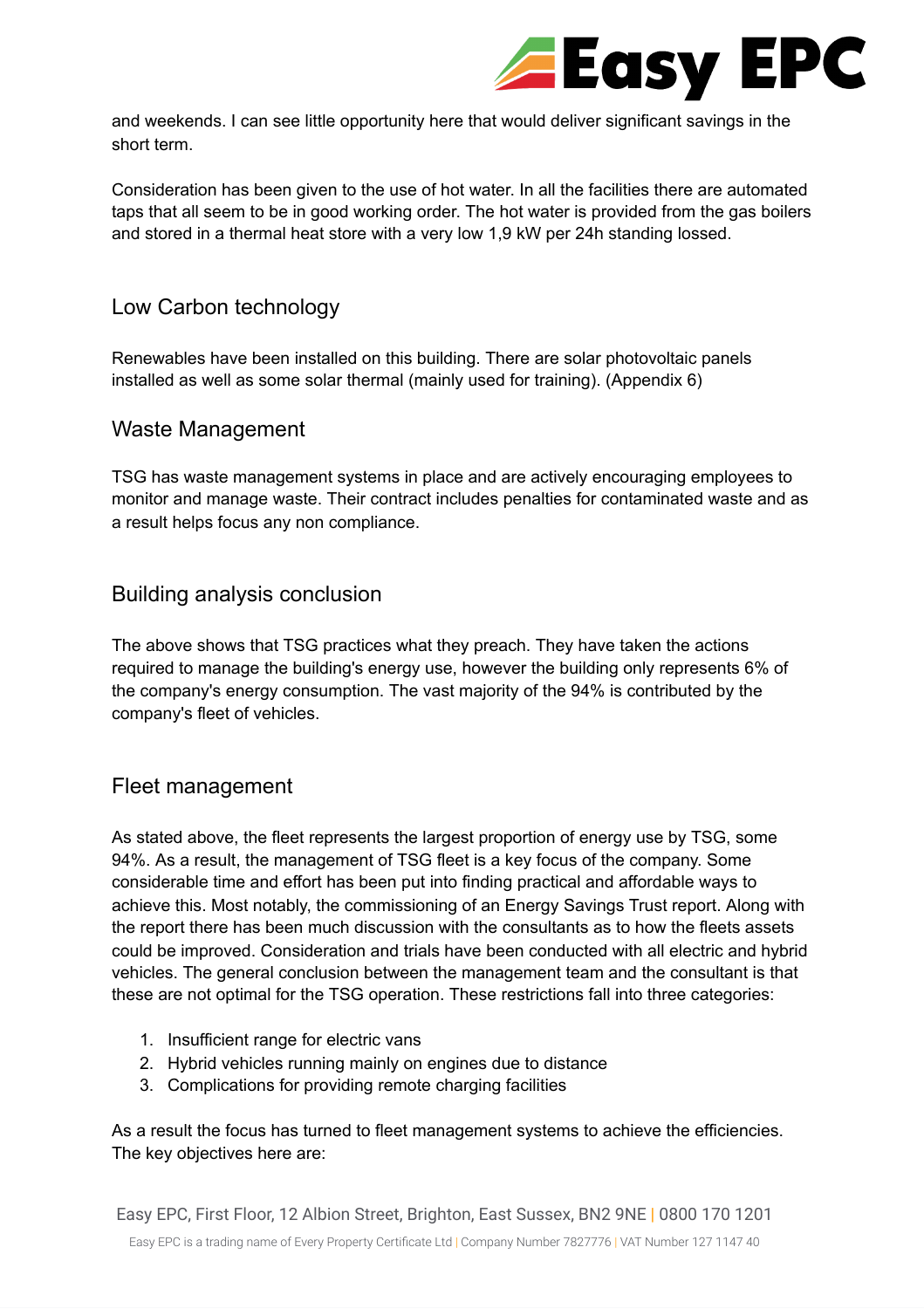

- 1. Ensuring that the correct service schedules are maintained
- 2. Ensuring that fleet drivers are operating the vehicles in the optimum way to deliver a more efficient fleet performance

As a result of the above, the key recommendations of this report will focus on fuel use within the company fleet. TSG has already commissioned a report from the Energy Savings Trust and has been seeking solutions. The management shows a high level of awareness and responsiveness to environmental agendas, acting wherever they reasonably can to mitigate energy use. To this end they have trailed numerous electric vehicles but unfortunately the technology was not quite there yet.

The key issues were the remote nature of the fleet, leading to difficulties in installing local charging points. Often the drivers were living in rented high rise flats, meaning electric supplies could not be installed. In addition, the vehicles lacked the driving range required, and charging times were too long. There was consideration given to hybrid vehicles, however following consultation with the Energy Savings Trust consultant, it was agreed that these were also unsuitable at this point in time. The vehicles would spend a disproportionate amount of time on fossil fuel and therefore be carrying a heavy battery that is not being used. This would only lead to higher fuel use than required.

It is also worth pointing out that the vehicles and divers cover a substantial area of the South East of England to service their customers. The demand can come anywhere from Southampton in the South to Cambridgeshire in the North, with substantial demand within the London area itself. Vehicles are covering substantial distances. This can be seen from the fuel purchases for a fleet of 140 vehicles in the qualifying period of 2019 as can be seen in appendix 5.

Currently there is a trial in place with Lightfoot.co.uk. They claim that their vehicle target and monitoring systems help deliver the following improvements with its positive feedback and reward system for drivers. The Lightfoot systems trial has only been in operation for a short time, therefore it is difficult to provide any meaningful statistics. On contacting Lightfoot they have supplied a rough indication of fuel savings from another company who run 130 vehicles. This company's avenger mileage was 853 miles per vehicle per week and over the 3 year period saved in excess of £151,000. We would suggest that results need to be seen with actual performance of the TSG trial for proper evaluation. Please see appendices 8 and 9 for more details of the systems offered.

In addition there is the opportunity to upgrade the CMS system already installed in the fleet. This is capable of supplying similar benefits to the Lightfoot system. An additional benefit is that the CMS system is already owned by TSG, so once upgraded it only costs the monthly rental for the added benefits.







Downtime<br>
45% reduction in wear and tear

Easy EPC, First Floor, 12 Albion Street, Brighton, East Sussex, BN2 9NE | 0800 170 1201

Easy EPC is a trading name of Every Property Certificate Ltd | Company Number 7827776 | VAT Number 127 1147 40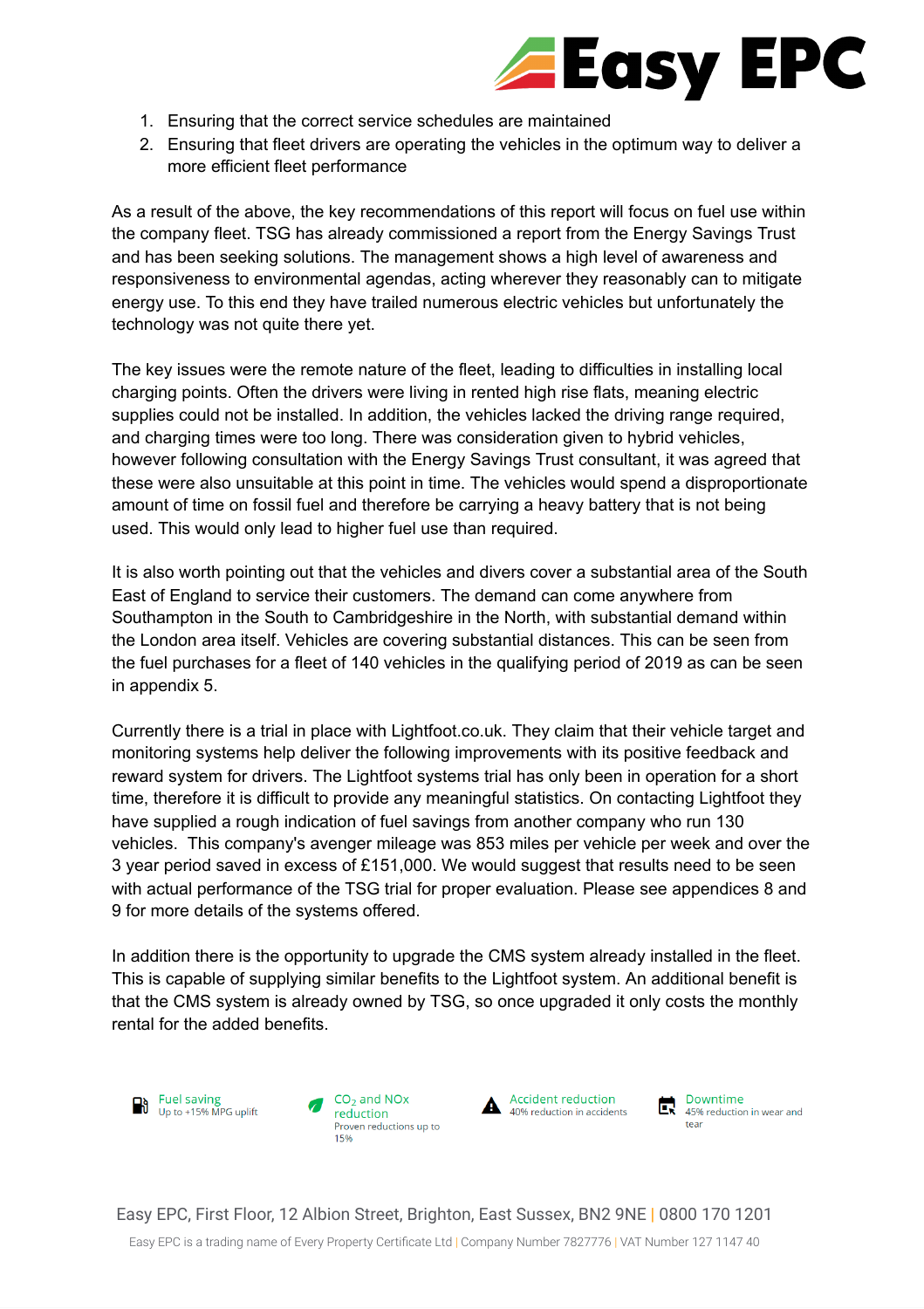

#### <span id="page-9-0"></span>Benefits of the CMS and Lightfoot system's

- This is an inclusive system which appears to be easy and intuitive to operate
- It is designed to get participation through rewarding improved performance
- The system is a sensible addition to the targeting and monitoring approach
- If TSG achieved just 10% of the reduction in fuel use alone, this would have delivered the following in 2019: (modeling has been based on lower figures to ensure the benefits achieve a positive Discounted Cash Flow. )
	- 342267.2 kWh in a year based on 2019
	- $\bullet$  33992.812 litres of fuel
	- £ 37,849.75 saving in real terms on 2019 average fuel cost.

### <span id="page-9-1"></span>Notes:

EST report (appendix 7) demonstrated that the fleet was 15.3% better than the UK average and identified 5 vans not complying with the ULEZ. All vans operating within the ULEZ are now fully compliant today. There are a further 5 vehicles that do not meet this target but will be replaced with compliant models when replacement is due. These vehicles do not operate in the ULEZ area.

Our calculations are based on actual fleet fuel consumption ( listed as the most accurate way in the EST report)

#### **Fuel Conversion Factors**

(Source: 2012 Guidelines to Defra/DECC's GHG Conversion Factors for Company Reporting, and Digest of UK Energy Statistics 2011 (DUKES))

| Fuel                                 |                             | <b>Gross Calorific Value</b>   |                              | <b>Carbon Emission Factors</b> |
|--------------------------------------|-----------------------------|--------------------------------|------------------------------|--------------------------------|
| Coal (industrial)                    | <b>GJ</b> per Tonne<br>27.0 |                                | <b>KWh per Tonne</b><br>7500 | Kg per kWh<br>0.0794           |
| Coke                                 | 29.8                        |                                | 8278                         | 0.1170                         |
| <b>Electricity</b>                   |                             |                                |                              | 0.0546                         |
| <b>Petroleum Products</b>            | <b>GJ</b> per Tonne         | Litres per Tonne KWh per Litre |                              |                                |
| Liquified Petroleum Gas (LPG)        | 49.2                        | 1914                           | 7.1                          | 0.0585                         |
| Ethane                               | 50.7                        | 2730                           | 5.2                          | 0.0545                         |
| Aviation turbine fuel (jet kerosene) | 46.2                        | 1247                           | 10.3                         | 0.0676                         |
| Motor Spirit (petrol)                | 47.1                        | 1360                           | 9.6                          | 0.0643                         |
| Gas/Diesel oil (including DERV)      | 45.3                        | 1156                           | 10.9                         | 0.0758                         |
| Fuel Oil                             | 43.3                        | 1015                           | 11.9                         | 0.0732                         |
| Naphtha                              | 47.8                        |                                |                              | 0.0646                         |
| Petroleum Coke                       | 35.8                        |                                |                              | 0.0908                         |

kWh and CO2 conversions of fuel from UK.Gov sources

Easy EPC, First Floor, 12 Albion Street, Brighton, East Sussex, BN2 9NE | 0800 170 1201

Easy EPC is a trading name of Every Property Certificate Ltd | Company Number 7827776 | VAT Number 127 1147 40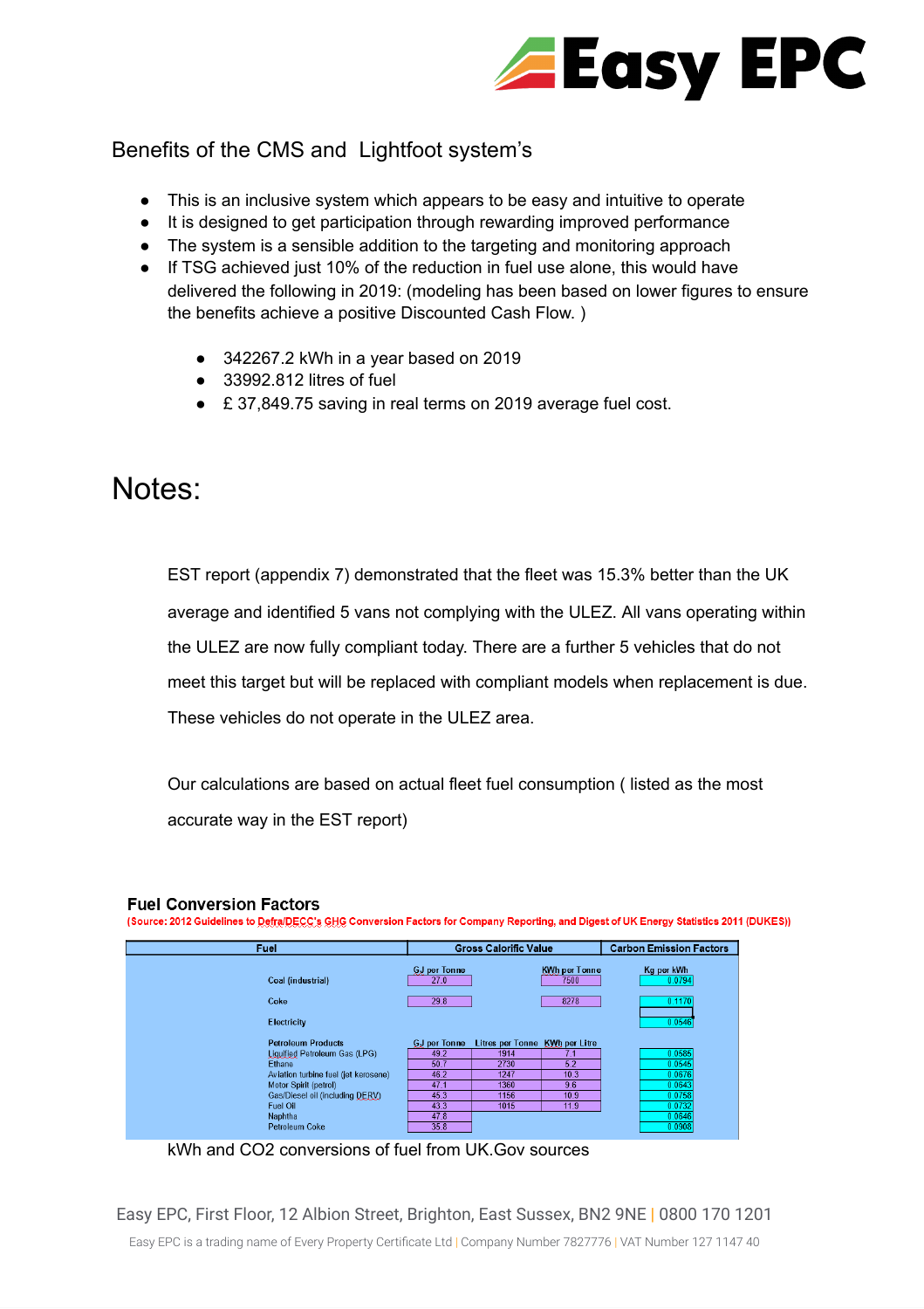## **Easy EPC**

Burning a litre of diesel produces around 2.62 kgs of carbon dioxide, whereas petrol has a lower carbon content and produces about 2.39 kgs. Older engines might lose a few percent due to unburnt fuel, but otherwise technology can have little effect on this chemistry.

Following conversations with TSG there are trials of fleet management software that will support the business in fleet operation efficiency. In particular the involvement of the drivers in how they perform in their vehicles. We have assessed the additional costs of these systems for the fleet average costs and consumptions of fuel based on the compliance year of 2019. With the information available we have calculated three levels of improved fuel consumption. These are assumptions based on the suppliers reported fuel savings in selected case studies. We have not attempted to assess the cost benefits of reduced maintenance, insurance and well being of the drivers in this analysis. These are claimed by the suppliers and would definitely have additional financial and environmental benefits.

Attached in the appendices 8, 8a, 9 and 9a are documents supplied by two companies demonstrating fuel saving features and benefits of vehicle and driver monitoring systems. These systems are widely used in the road haulage and fleet management sector and are increasingly gaining in sophistication.

Both these systems are similar to full telematic systems but also feature in vehicle real time feedback to the driver. The obvious benefit here is that it is in a live environment training feature that helps modify driving style. It is reguly being claimed that there are fuel savings form these systems of 15% across the advertised media. As a result we have calculated the following results for TSG. These are based on the following information supplied and presented in three levels of achieved fuel savings over the time. We have also limited the savings to a maximum of 10%. This is in relation to the case studies supplied and the best match we could find with the suppliers of actual performance reported.

|            | Number of vehicles<br>(current) | One off Install cost | Annual monthly cost |
|------------|---------------------------------|----------------------|---------------------|
| <b>CMS</b> | 140                             | £110.73 per vehicle  | £120                |
| lightfoot  | 140                             | £260 per vehicle     | £96                 |

The above have been calculated as per vehicle bases for the following calculation. The benefit of this is that these results should be scalable for the number of actual vehicles they are fitted to. All data utilized in the calculations are based on the results from 2019 actual fuel consumption and cost to achieve average fuel per vehicle.

We have applied a discount rate of 18% to the Discounted Cash Flow (DCF) in order to test if this investment is likely to achieve a return on investment that matches the

Easy EPC, First Floor, 12 Albion Street, Brighton, East Sussex, BN2 9NE | 0800 170 1201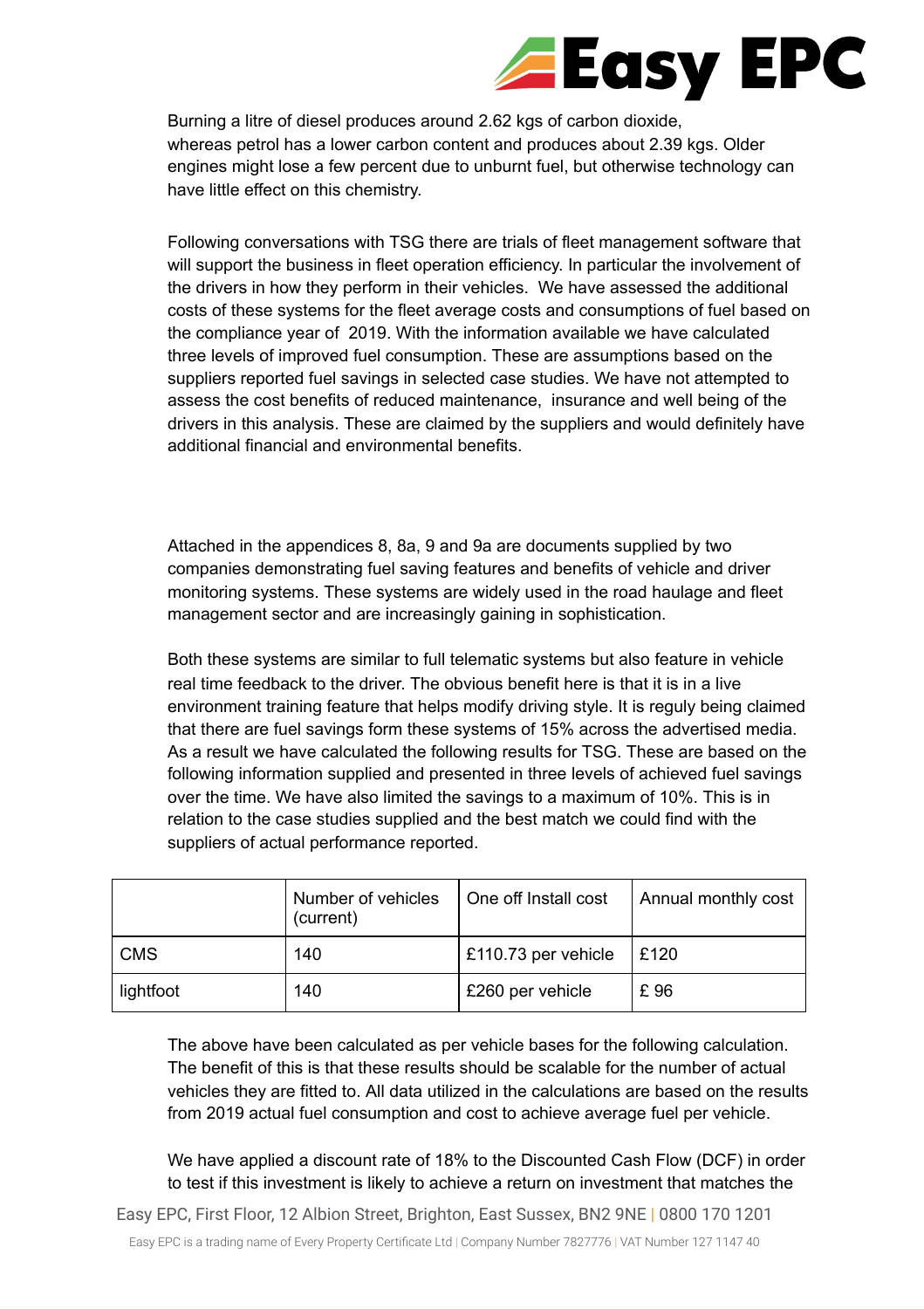## **Easy EPC**  $\sqrt{2}$

reported ROC in the 2019 accounts of TSG. We are pleased to see that in two of the samples modeled this is the case, however the model is sensitive to the actual fuel savings achieved. These systems are worth further consideration by the management team.

It is important to note that the calculations in this report are based on the best figures available from the fleet manager at the time of writing this report. The costs for the Lightfoot trial are not fixed yet. These will be negotiated following the current trial as will the CMS additions. As a result the comparative information is presented as a guide in this report. Vehicle numbers, forecast fuel savings along with installation and annual operating costs will need firm figures when they are available to contribute to any management or investment decisions at the appropriate time.



The key point to note in relation to these results is that if there is a positive number, a green colour, they are exceeding the DCF test and if negative, a red colour, they have not. This means that the two of the results have met the test of achieving above 18% return on the cash flow generated. As a result they are worth further investigation for managing TSG's fleet management and should deliver above average results in relation to other projects within the business.

Any decision should be adjusted for current in year costs and volumes. In addition the benefits associated with each supplier should be closely monitored to ensure that the system is performing to specification.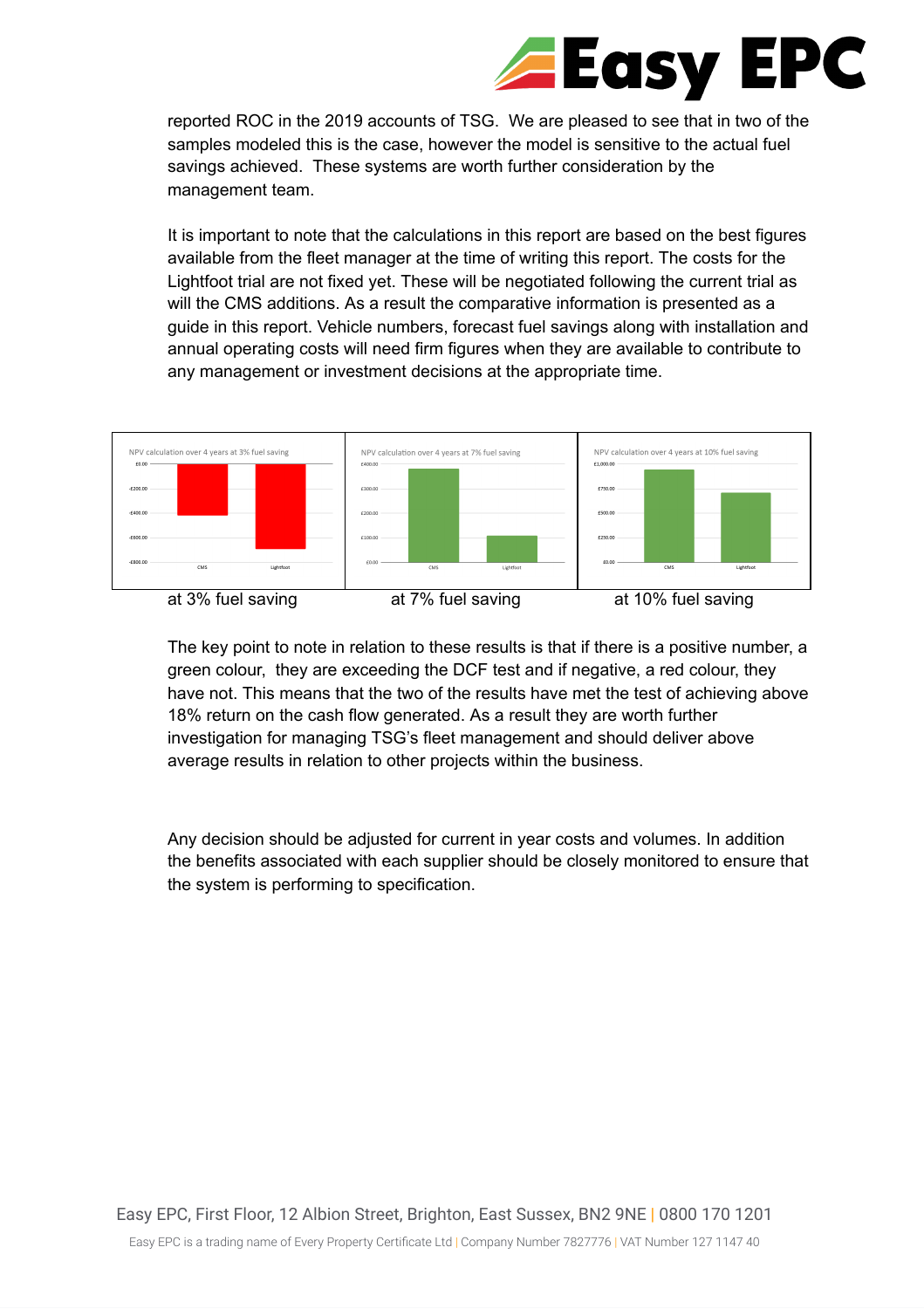

## <span id="page-12-0"></span>Conclusions

TSG is a well respected contractor for a substantial number of government and local authorities as well as many housing associations in the south east of England. As a result, they are naturally encouraged to comply with a number of sustainability requirements in order to tender for contracts. This means that they are actively looking for ways to increase their sustainability and therefore competitiveness. This includes environmental and management performance criteria. In fact, immediately following this report process is their annual ISO audit.

The most obvious route to making energy savings is through the fuel used in delivering their services to clients. While consideration has been given to the fleet through the acquisition of fuel efficient vehicles, there is an ongoing focus on the monitoring of the fleets. This has three key objectives:

- 1. Ensuring that the correct service schedules are maintained
- 2. Ensuring that fleet drivers are operating the vehicles to the optimum
- 3. To deliver a more efficient fleet performance

In relation to this TSG are currently testing the CMA and lightfoot vehicle tracking systems(appendix's 8, 8a, 9 and 9a). This is a simplified version of a full telematic system but with the added benefit of involving the operators in the system. The system offers an in vehicle feedback using a traffic light system for the operator's performance. In addition, it also feeds the data back to the center where further analysis can be made of both the individual driver performance, as well as vehicle and the engine management system.

As a result, vehicle performance can be managed and encouraged as well as optimal maintenance and prevention of breakdowns. All in all, this should deliver not only improved fuel savings, but lower maintenance costs and better well-being of the drivers.

It is our recommendation that this trial, if successful, should be implemented across the whole fleet